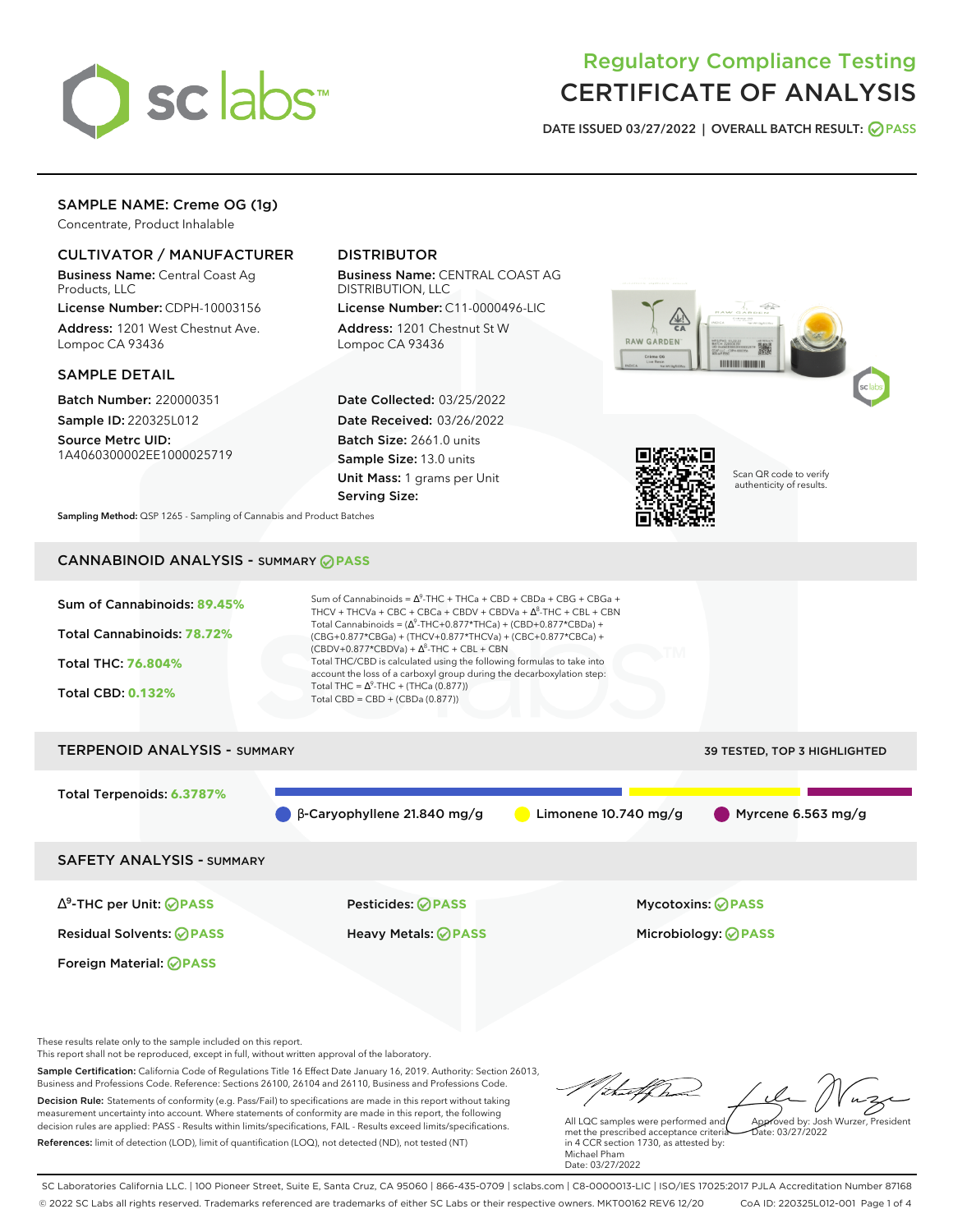



**CREME OG (1G) | DATE ISSUED 03/27/2022 | OVERALL BATCH RESULT: PASS**

#### **CANNABINOID TEST RESULTS** - 03/26/2022 **PASS**

Tested by high-performance liquid chromatography with diode-array detection (HPLC-DAD). **Method:** QSP 1157 - Analysis of Cannabinoids by HPLC-DAD

#### TOTAL CANNABINOIDS: **78.72%**

Total Cannabinoids (Total THC) + (Total CBD) + (Total CBG) + (Total THCV) + (Total CBC) +  $(Total CBDV) +  $\Delta^8$ -THC + CBL + CBN$ 

TOTAL THC: **76.804%** Total THC (Δ<sup>9</sup>-THC+0.877\*THCa)

TOTAL CBD: **0.132%**

Total CBD (CBD+0.877\*CBDa)

TOTAL CBG: 0.73% Total CBG (CBG+0.877\*CBGa)

TOTAL THCV: 0.306% Total THCV (THCV+0.877\*THCVa)

TOTAL CBC: 0.75% Total CBC (CBC+0.877\*CBCa)

TOTAL CBDV: ND Total CBDV (CBDV+0.877\*CBDVa)

| <b>COMPOUND</b>  | LOD/LOQ<br>(mg/g)          | <b>MEASUREMENT</b><br><b>UNCERTAINTY</b><br>(mg/g) | <b>RESULT</b><br>(mg/g) | <b>RESULT</b><br>(%) |
|------------------|----------------------------|----------------------------------------------------|-------------------------|----------------------|
| <b>THCa</b>      | 0.05/0.14                  | ±17.039                                            | 851.96                  | 85.196               |
| $\Lambda^9$ -THC | 0.06 / 0.26                | ±0.559                                             | 20.87                   | 2.087                |
| <b>CBCa</b>      | 0.07 / 0.28                | ±0.326                                             | 8.55                    | 0.855                |
| <b>CBGa</b>      | 0.1/0.2                    | ±0.28                                              | 6.8                     | 0.68                 |
| <b>THCVa</b>     | 0.07/0.20                  | ±0.129                                             | 3.49                    | 0.349                |
| <b>CBDa</b>      | 0.02/0.19                  | ±0.034                                             | 1.50                    | 0.150                |
| <b>CBG</b>       | 0.06/0.19                  | ±0.041                                             | 1.35                    | 0.135                |
| $\Delta^8$ -THC  | 0.1/0.4                    | N/A                                                | <b>ND</b>               | <b>ND</b>            |
| <b>THCV</b>      | 0.1 / 0.2                  | N/A                                                | <b>ND</b>               | <b>ND</b>            |
| <b>CBD</b>       | 0.07/0.29                  | N/A                                                | <b>ND</b>               | <b>ND</b>            |
| <b>CBDV</b>      | 0.04 / 0.15                | N/A                                                | <b>ND</b>               | <b>ND</b>            |
| <b>CBDVa</b>     | 0.03 / 0.53                | N/A                                                | <b>ND</b>               | <b>ND</b>            |
| <b>CBL</b>       | 0.06 / 0.24                | N/A                                                | <b>ND</b>               | <b>ND</b>            |
| <b>CBN</b>       | 0.1/0.3                    | N/A                                                | <b>ND</b>               | <b>ND</b>            |
| <b>CBC</b>       | 0.2 / 0.5                  | N/A                                                | <b>ND</b>               | <b>ND</b>            |
|                  | <b>SUM OF CANNABINOIDS</b> |                                                    | 894.5 mg/g              | 89.45%               |

#### **UNIT MASS: 1 grams per Unit**

| $\Delta^9$ -THC per Unit              | 1100 per-package limit | 20.87 mg/unit  | <b>PASS</b> |
|---------------------------------------|------------------------|----------------|-------------|
| <b>Total THC per Unit</b>             |                        | 768.04 mg/unit |             |
| <b>CBD</b> per Unit                   |                        | <b>ND</b>      |             |
| <b>Total CBD per Unit</b>             |                        | $1.32$ mg/unit |             |
| Sum of Cannabinoids<br>per Unit       |                        | 894.5 mg/unit  |             |
| <b>Total Cannabinoids</b><br>per Unit |                        | 787.2 mg/unit  |             |

#### **TERPENOID TEST RESULTS** - 03/27/2022

Terpene analysis utilizing gas chromatography-flame ionization detection (GC-FID). **Method:** QSP 1192 - Analysis of Terpenoids by GC-FID

| <b>COMPOUND</b>         | LOD/LOQ<br>(mg/g) | <b>MEASUREMENT</b><br><b>UNCERTAINTY</b><br>(mg/g) | <b>RESULT</b><br>(mg/g)                         | <b>RESULT</b><br>$(\%)$ |
|-------------------------|-------------------|----------------------------------------------------|-------------------------------------------------|-------------------------|
| β-Caryophyllene         | 0.004 / 0.012     | ±0.6050                                            | 21.840                                          | 2.1840                  |
| Limonene                | 0.005 / 0.016     | ±0.1192                                            | 10.740                                          | 1.0740                  |
| <b>Myrcene</b>          | 0.008 / 0.025     | ±0.0656                                            | 6.563                                           | 0.6563                  |
| α-Humulene              | 0.009 / 0.029     | ±0.1562                                            | 6.250                                           | 0.6250                  |
| $\alpha$ -Bisabolol     | 0.008 / 0.026     | ±0.2490                                            | 5.999                                           | 0.5999                  |
| Linalool                | 0.009 / 0.032     | ±0.1031                                            | 3.482                                           | 0.3482                  |
| Fenchol                 | 0.010 / 0.034     | ±0.0390                                            | 1.295                                           | 0.1295                  |
| $\beta$ -Pinene         | 0.004 / 0.014     | ±0.0112                                            | 1.260                                           | 0.1260                  |
| Nerolidol               | 0.006 / 0.019     | ±0.0598                                            | 1.221                                           | 0.1221                  |
| Terpineol               | 0.009 / 0.031     | ±0.0535                                            | 1.119                                           | 0.1119                  |
| Caryophyllene<br>Oxide  | 0.010 / 0.033     | ±0.0306                                            | 0.854                                           | 0.0854                  |
| $\alpha$ -Pinene        | 0.005 / 0.017     | ±0.0049                                            | 0.738                                           | 0.0738                  |
| trans-ß-Farnesene       | 0.008 / 0.025     | ±0.0183                                            | 0.663                                           | 0.0663                  |
| Borneol                 | 0.005 / 0.016     | ±0.0128                                            | 0.392                                           | 0.0392                  |
| Valencene               | 0.009 / 0.030     | ±0.0149                                            | 0.278                                           | 0.0278                  |
| Terpinolene             | 0.008 / 0.026     | ±0.0041                                            | 0.255                                           | 0.0255                  |
| Fenchone                | 0.009 / 0.028     | ±0.0035                                            | 0.157                                           | 0.0157                  |
| Camphene                | 0.005 / 0.015     | ±0.0014                                            | 0.151                                           | 0.0151                  |
| β-Ocimene               | 0.006 / 0.020     | ±0.0034                                            | 0.137                                           | 0.0137                  |
| Geraniol                | 0.002 / 0.007     | ±0.0043                                            | 0.125                                           | 0.0125                  |
| $\alpha$ -Cedrene       | 0.005 / 0.016     | ±0.0017                                            | 0.072                                           | 0.0072                  |
| Citronellol             | 0.003 / 0.010     | ±0.0023                                            | 0.060                                           | 0.0060                  |
| Guaiol                  | 0.009 / 0.030     | ±0.0021                                            | 0.057                                           | 0.0057                  |
| Sabinene Hydrate        | 0.006 / 0.022     | ±0.0012                                            | 0.039                                           | 0.0039                  |
| Eucalyptol              | 0.006 / 0.018     | ±0.0004                                            | 0.020                                           | 0.0020                  |
| Nerol                   | 0.003 / 0.011     | ±0.0007                                            | 0.020                                           | 0.0020                  |
| Sabinene                | 0.004 / 0.014     | N/A                                                | <loq< th=""><th><loq< th=""></loq<></th></loq<> | <loq< th=""></loq<>     |
| $\alpha$ -Phellandrene  | 0.006 / 0.020     | N/A                                                | <loq< th=""><th><loq< th=""></loq<></th></loq<> | <loq< th=""></loq<>     |
| $\gamma$ -Terpinene     | 0.006 / 0.018     | N/A                                                | <loq< th=""><th><loq< th=""></loq<></th></loq<> | <loq< th=""></loq<>     |
| $\Delta^3$ -Carene      | 0.005 / 0.018     | N/A                                                | <b>ND</b>                                       | ND                      |
| $\alpha$ -Terpinene     | 0.005 / 0.017     | N/A                                                | ND                                              | ND                      |
| p-Cymene                | 0.005 / 0.016     | N/A                                                | ND                                              | ND                      |
| Isopulegol              | 0.005 / 0.016     | N/A                                                | <b>ND</b>                                       | <b>ND</b>               |
| Camphor                 | 0.006 / 0.019     | N/A                                                | <b>ND</b>                                       | ND                      |
| Isoborneol              | 0.004 / 0.012     | N/A                                                | ND                                              | ND                      |
| Menthol                 | 0.008 / 0.025     | N/A                                                | <b>ND</b>                                       | <b>ND</b>               |
| Pulegone                | 0.003 / 0.011     | N/A                                                | <b>ND</b>                                       | ND                      |
| <b>Geranyl Acetate</b>  | 0.004 / 0.014     | N/A                                                | ND                                              | ND                      |
| Cedrol                  | 0.008 / 0.027     | N/A                                                | <b>ND</b>                                       | <b>ND</b>               |
| <b>TOTAL TERPENOIDS</b> |                   |                                                    | 63.787 mg/g                                     | 6.3787%                 |

SC Laboratories California LLC. | 100 Pioneer Street, Suite E, Santa Cruz, CA 95060 | 866-435-0709 | sclabs.com | C8-0000013-LIC | ISO/IES 17025:2017 PJLA Accreditation Number 87168 © 2022 SC Labs all rights reserved. Trademarks referenced are trademarks of either SC Labs or their respective owners. MKT00162 REV6 12/20 CoA ID: 220325L012-001 Page 2 of 4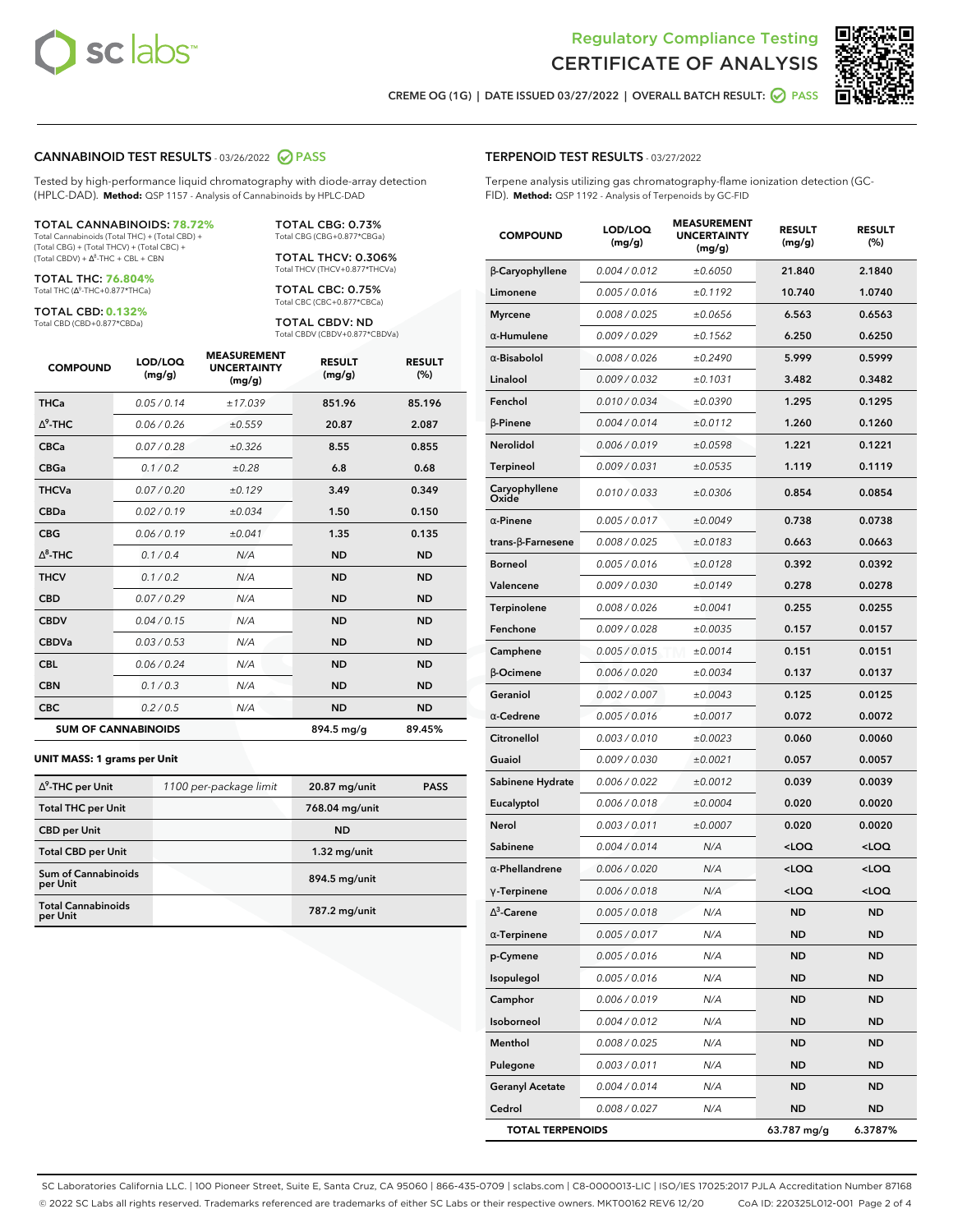



**CREME OG (1G) | DATE ISSUED 03/27/2022 | OVERALL BATCH RESULT: PASS**

## **CATEGORY 1 PESTICIDE TEST RESULTS** - 03/27/2022 **PASS**

Pesticide and plant growth regulator analysis utilizing high-performance liquid chromatography-mass spectrometry (HPLC-MS) or gas chromatography-mass spectrometry (GC-MS). \*GC-MS utilized where indicated. **Method:** QSP 1212 - Analysis of Pesticides and Mycotoxins by LC-MS or QSP 1213 - Analysis of Pesticides by GC-MS

| 0.03 / 0.08<br><b>ND</b><br>Aldicarb<br>$\ge$ LOD<br>N/A<br><b>PASS</b><br>Carbofuran<br>0.02 / 0.05<br>$>$ LOD<br>N/A<br><b>ND</b><br><b>PASS</b><br>Chlordane*<br>0.03 / 0.08<br>N/A<br><b>ND</b><br><b>PASS</b><br>$\geq$ LOD<br>Chlorfenapyr*<br>0.03/0.10<br>N/A<br><b>ND</b><br><b>PASS</b><br>$\geq$ LOD<br>N/A<br><b>ND</b><br><b>PASS</b><br>Chlorpyrifos<br>0.02/0.06<br>$>$ LOD<br>0.02 / 0.07<br><b>PASS</b><br>Coumaphos<br>$\ge$ LOD<br>N/A<br><b>ND</b><br>Daminozide<br>0.02 / 0.07<br>N/A<br><b>PASS</b><br>$\ge$ LOD<br><b>ND</b><br><b>Dichlorvos</b><br>0.03/0.09<br>N/A<br>$\ge$ LOD<br><b>ND</b><br><b>PASS</b><br>(DDVP)<br>0.03 / 0.08<br><b>ND</b><br>Dimethoate<br>$>$ LOD<br>N/A<br><b>PASS</b><br>0.03/0.10<br><b>ND</b><br><b>PASS</b><br>Ethoprophos<br>$>$ LOD<br>N/A<br>0.02 / 0.06<br>N/A<br><b>ND</b><br><b>PASS</b><br>Etofenprox<br>$\ge$ LOD<br>0.03 / 0.08<br>N/A<br><b>ND</b><br><b>PASS</b><br>Fenoxycarb<br>$\ge$ LOD<br>0.03 / 0.08<br><b>ND</b><br><b>PASS</b><br>Fipronil<br>$\ge$ LOD<br>N/A<br>Imazalil<br>0.02 / 0.06<br>N/A<br><b>ND</b><br>$\ge$ LOD<br><b>PASS</b><br><b>Methiocarb</b><br>0.02 / 0.07<br>$\ge$ LOD<br>N/A<br><b>ND</b><br><b>PASS</b><br>Parathion-methyl<br>0.03/0.10<br>$>$ LOD<br>N/A<br><b>ND</b><br><b>PASS</b><br>0.03/0.09<br>N/A<br><b>ND</b><br><b>PASS</b><br><b>Mevinphos</b><br>$\ge$ LOD<br>Paclobutrazol<br>0.02 / 0.05<br>N/A<br><b>ND</b><br><b>PASS</b><br>$\ge$ LOD<br>0.03/0.09<br>$>$ LOD<br>N/A<br><b>ND</b><br><b>PASS</b><br>Propoxur<br>0.03 / 0.08<br>$\ge$ LOD<br>N/A<br><b>ND</b><br><b>PASS</b><br>Spiroxamine<br>0.03/0.10<br>N/A<br><b>ND</b><br><b>PASS</b><br>Thiacloprid<br>$\ge$ LOD | <b>COMPOUND</b> | LOD/LOQ<br>$(\mu g/g)$ | <b>ACTION</b><br><b>LIMIT</b><br>$(\mu g/g)$ | <b>MEASUREMENT</b><br><b>UNCERTAINTY</b><br>$(\mu g/g)$ | <b>RESULT</b><br>$(\mu g/g)$ | <b>RESULT</b> |
|-------------------------------------------------------------------------------------------------------------------------------------------------------------------------------------------------------------------------------------------------------------------------------------------------------------------------------------------------------------------------------------------------------------------------------------------------------------------------------------------------------------------------------------------------------------------------------------------------------------------------------------------------------------------------------------------------------------------------------------------------------------------------------------------------------------------------------------------------------------------------------------------------------------------------------------------------------------------------------------------------------------------------------------------------------------------------------------------------------------------------------------------------------------------------------------------------------------------------------------------------------------------------------------------------------------------------------------------------------------------------------------------------------------------------------------------------------------------------------------------------------------------------------------------------------------------------------------------------------------------------------------------------------------------------------------------|-----------------|------------------------|----------------------------------------------|---------------------------------------------------------|------------------------------|---------------|
|                                                                                                                                                                                                                                                                                                                                                                                                                                                                                                                                                                                                                                                                                                                                                                                                                                                                                                                                                                                                                                                                                                                                                                                                                                                                                                                                                                                                                                                                                                                                                                                                                                                                                           |                 |                        |                                              |                                                         |                              |               |
|                                                                                                                                                                                                                                                                                                                                                                                                                                                                                                                                                                                                                                                                                                                                                                                                                                                                                                                                                                                                                                                                                                                                                                                                                                                                                                                                                                                                                                                                                                                                                                                                                                                                                           |                 |                        |                                              |                                                         |                              |               |
|                                                                                                                                                                                                                                                                                                                                                                                                                                                                                                                                                                                                                                                                                                                                                                                                                                                                                                                                                                                                                                                                                                                                                                                                                                                                                                                                                                                                                                                                                                                                                                                                                                                                                           |                 |                        |                                              |                                                         |                              |               |
|                                                                                                                                                                                                                                                                                                                                                                                                                                                                                                                                                                                                                                                                                                                                                                                                                                                                                                                                                                                                                                                                                                                                                                                                                                                                                                                                                                                                                                                                                                                                                                                                                                                                                           |                 |                        |                                              |                                                         |                              |               |
|                                                                                                                                                                                                                                                                                                                                                                                                                                                                                                                                                                                                                                                                                                                                                                                                                                                                                                                                                                                                                                                                                                                                                                                                                                                                                                                                                                                                                                                                                                                                                                                                                                                                                           |                 |                        |                                              |                                                         |                              |               |
|                                                                                                                                                                                                                                                                                                                                                                                                                                                                                                                                                                                                                                                                                                                                                                                                                                                                                                                                                                                                                                                                                                                                                                                                                                                                                                                                                                                                                                                                                                                                                                                                                                                                                           |                 |                        |                                              |                                                         |                              |               |
|                                                                                                                                                                                                                                                                                                                                                                                                                                                                                                                                                                                                                                                                                                                                                                                                                                                                                                                                                                                                                                                                                                                                                                                                                                                                                                                                                                                                                                                                                                                                                                                                                                                                                           |                 |                        |                                              |                                                         |                              |               |
|                                                                                                                                                                                                                                                                                                                                                                                                                                                                                                                                                                                                                                                                                                                                                                                                                                                                                                                                                                                                                                                                                                                                                                                                                                                                                                                                                                                                                                                                                                                                                                                                                                                                                           |                 |                        |                                              |                                                         |                              |               |
|                                                                                                                                                                                                                                                                                                                                                                                                                                                                                                                                                                                                                                                                                                                                                                                                                                                                                                                                                                                                                                                                                                                                                                                                                                                                                                                                                                                                                                                                                                                                                                                                                                                                                           |                 |                        |                                              |                                                         |                              |               |
|                                                                                                                                                                                                                                                                                                                                                                                                                                                                                                                                                                                                                                                                                                                                                                                                                                                                                                                                                                                                                                                                                                                                                                                                                                                                                                                                                                                                                                                                                                                                                                                                                                                                                           |                 |                        |                                              |                                                         |                              |               |
|                                                                                                                                                                                                                                                                                                                                                                                                                                                                                                                                                                                                                                                                                                                                                                                                                                                                                                                                                                                                                                                                                                                                                                                                                                                                                                                                                                                                                                                                                                                                                                                                                                                                                           |                 |                        |                                              |                                                         |                              |               |
|                                                                                                                                                                                                                                                                                                                                                                                                                                                                                                                                                                                                                                                                                                                                                                                                                                                                                                                                                                                                                                                                                                                                                                                                                                                                                                                                                                                                                                                                                                                                                                                                                                                                                           |                 |                        |                                              |                                                         |                              |               |
|                                                                                                                                                                                                                                                                                                                                                                                                                                                                                                                                                                                                                                                                                                                                                                                                                                                                                                                                                                                                                                                                                                                                                                                                                                                                                                                                                                                                                                                                                                                                                                                                                                                                                           |                 |                        |                                              |                                                         |                              |               |
|                                                                                                                                                                                                                                                                                                                                                                                                                                                                                                                                                                                                                                                                                                                                                                                                                                                                                                                                                                                                                                                                                                                                                                                                                                                                                                                                                                                                                                                                                                                                                                                                                                                                                           |                 |                        |                                              |                                                         |                              |               |
|                                                                                                                                                                                                                                                                                                                                                                                                                                                                                                                                                                                                                                                                                                                                                                                                                                                                                                                                                                                                                                                                                                                                                                                                                                                                                                                                                                                                                                                                                                                                                                                                                                                                                           |                 |                        |                                              |                                                         |                              |               |
|                                                                                                                                                                                                                                                                                                                                                                                                                                                                                                                                                                                                                                                                                                                                                                                                                                                                                                                                                                                                                                                                                                                                                                                                                                                                                                                                                                                                                                                                                                                                                                                                                                                                                           |                 |                        |                                              |                                                         |                              |               |
|                                                                                                                                                                                                                                                                                                                                                                                                                                                                                                                                                                                                                                                                                                                                                                                                                                                                                                                                                                                                                                                                                                                                                                                                                                                                                                                                                                                                                                                                                                                                                                                                                                                                                           |                 |                        |                                              |                                                         |                              |               |
|                                                                                                                                                                                                                                                                                                                                                                                                                                                                                                                                                                                                                                                                                                                                                                                                                                                                                                                                                                                                                                                                                                                                                                                                                                                                                                                                                                                                                                                                                                                                                                                                                                                                                           |                 |                        |                                              |                                                         |                              |               |
|                                                                                                                                                                                                                                                                                                                                                                                                                                                                                                                                                                                                                                                                                                                                                                                                                                                                                                                                                                                                                                                                                                                                                                                                                                                                                                                                                                                                                                                                                                                                                                                                                                                                                           |                 |                        |                                              |                                                         |                              |               |
|                                                                                                                                                                                                                                                                                                                                                                                                                                                                                                                                                                                                                                                                                                                                                                                                                                                                                                                                                                                                                                                                                                                                                                                                                                                                                                                                                                                                                                                                                                                                                                                                                                                                                           |                 |                        |                                              |                                                         |                              |               |
|                                                                                                                                                                                                                                                                                                                                                                                                                                                                                                                                                                                                                                                                                                                                                                                                                                                                                                                                                                                                                                                                                                                                                                                                                                                                                                                                                                                                                                                                                                                                                                                                                                                                                           |                 |                        |                                              |                                                         |                              |               |

## **CATEGORY 2 PESTICIDE TEST RESULTS** - 03/27/2022 **PASS**

| <b>COMPOUND</b>          | LOD/LOO<br>$(\mu g/g)$ | <b>ACTION</b><br><b>LIMIT</b><br>(µg/g) | <b>MEASUREMENT</b><br><b>UNCERTAINTY</b><br>$(\mu g/g)$ | <b>RESULT</b><br>$(\mu g/g)$ | <b>RESULT</b> |  |
|--------------------------|------------------------|-----------------------------------------|---------------------------------------------------------|------------------------------|---------------|--|
| Abamectin                | 0.03/0.10              | 0.1                                     | N/A                                                     | <b>ND</b>                    | <b>PASS</b>   |  |
| Acephate                 | 0.02/0.07              | 0.1                                     | N/A                                                     | <b>ND</b>                    | <b>PASS</b>   |  |
| Acequinocyl              | 0.02/0.07              | 0.1                                     | N/A                                                     | <b>ND</b>                    | <b>PASS</b>   |  |
| Acetamiprid              | 0.02/0.05              | 0.1                                     | N/A                                                     | <b>ND</b>                    | <b>PASS</b>   |  |
| Azoxystrobin             | 0.02/0.07              | 0.1                                     | N/A                                                     | <b>ND</b>                    | <b>PASS</b>   |  |
| <b>Bifenazate</b>        | 0.01/0.04              | 0.1                                     | N/A                                                     | <b>ND</b>                    | <b>PASS</b>   |  |
| <b>Bifenthrin</b>        | 0.02/0.05              | 3                                       | N/A                                                     | <b>ND</b>                    | <b>PASS</b>   |  |
| <b>Boscalid</b>          | 0.03/0.09              | 0.1                                     | N/A                                                     | <b>ND</b>                    | <b>PASS</b>   |  |
| Captan                   | 0.19/0.57              | 0.7                                     | N/A                                                     | <b>ND</b>                    | <b>PASS</b>   |  |
| Carbaryl                 | 0.02/0.06              | 0.5                                     | N/A                                                     | <b>ND</b>                    | <b>PASS</b>   |  |
| Chlorantranilip-<br>role | 0.04/0.12              | 10                                      | N/A                                                     | <b>ND</b>                    | <b>PASS</b>   |  |
| Clofentezine             | 0.03/0.09              | 0.1                                     | N/A                                                     | <b>ND</b>                    | <b>PASS</b>   |  |

### **CATEGORY 2 PESTICIDE TEST RESULTS** - 03/27/2022 continued

| <b>COMPOUND</b>               | LOD/LOQ<br>(µg/g) | <b>ACTION</b><br><b>LIMIT</b><br>(µg/g) | <b>MEASUREMENT</b><br><b>UNCERTAINTY</b><br>(µg/g) | <b>RESULT</b><br>$(\mu g/g)$ | <b>RESULT</b> |
|-------------------------------|-------------------|-----------------------------------------|----------------------------------------------------|------------------------------|---------------|
| Cyfluthrin                    | 0.12 / 0.38       | $\overline{c}$                          | N/A                                                | <b>ND</b>                    | <b>PASS</b>   |
| Cypermethrin                  | 0.11 / 0.32       | 1                                       | N/A                                                | <b>ND</b>                    | PASS          |
| <b>Diazinon</b>               | 0.02 / 0.05       | 0.1                                     | N/A                                                | <b>ND</b>                    | <b>PASS</b>   |
| Dimethomorph                  | 0.03 / 0.09       | 2                                       | N/A                                                | <b>ND</b>                    | <b>PASS</b>   |
| Etoxazole                     | 0.02 / 0.06       | 0.1                                     | N/A                                                | <b>ND</b>                    | <b>PASS</b>   |
| Fenhexamid                    | 0.03 / 0.09       | 0.1                                     | N/A                                                | <b>ND</b>                    | <b>PASS</b>   |
| Fenpyroximate                 | 0.02 / 0.06       | 0.1                                     | N/A                                                | <b>ND</b>                    | <b>PASS</b>   |
| Flonicamid                    | 0.03 / 0.10       | 0.1                                     | N/A                                                | <b>ND</b>                    | <b>PASS</b>   |
| Fludioxonil                   | 0.03 / 0.10       | 0.1                                     | N/A                                                | <b>ND</b>                    | <b>PASS</b>   |
| Hexythiazox                   | 0.02 / 0.07       | 0.1                                     | N/A                                                | <b>ND</b>                    | <b>PASS</b>   |
| Imidacloprid                  | 0.04 / 0.11       | 5                                       | N/A                                                | <b>ND</b>                    | <b>PASS</b>   |
| Kresoxim-methyl               | 0.02 / 0.07       | 0.1                                     | N/A                                                | <b>ND</b>                    | <b>PASS</b>   |
| <b>Malathion</b>              | 0.03 / 0.09       | 0.5                                     | N/A                                                | <b>ND</b>                    | <b>PASS</b>   |
| Metalaxyl                     | 0.02 / 0.07       | $\overline{c}$                          | N/A                                                | <b>ND</b>                    | <b>PASS</b>   |
| Methomyl                      | 0.03 / 0.10       | 1                                       | N/A                                                | <b>ND</b>                    | <b>PASS</b>   |
| Myclobutanil                  | 0.03/0.09         | 0.1                                     | N/A                                                | <b>ND</b>                    | <b>PASS</b>   |
| Naled                         | 0.02 / 0.07       | 0.1                                     | N/A                                                | <b>ND</b>                    | <b>PASS</b>   |
| Oxamyl                        | 0.04 / 0.11       | 0.5                                     | N/A                                                | <b>ND</b>                    | <b>PASS</b>   |
| Pentachloronitro-<br>benzene* | 0.03 / 0.09       | 0.1                                     | N/A                                                | <b>ND</b>                    | <b>PASS</b>   |
| Permethrin                    | 0.04 / 0.12       | 0.5                                     | N/A                                                | <b>ND</b>                    | <b>PASS</b>   |
| Phosmet                       | 0.03 / 0.10       | 0.1                                     | N/A                                                | <b>ND</b>                    | <b>PASS</b>   |
| Piperonyl<br><b>Butoxide</b>  | 0.02 / 0.07       | 3                                       | N/A                                                | <b>ND</b>                    | <b>PASS</b>   |
| Prallethrin                   | 0.03 / 0.08       | 0.1                                     | N/A                                                | <b>ND</b>                    | <b>PASS</b>   |
| Propiconazole                 | 0.02 / 0.07       | 0.1                                     | N/A                                                | <b>ND</b>                    | <b>PASS</b>   |
| Pyrethrins                    | 0.04 / 0.12       | 0.5                                     | N/A                                                | <b>ND</b>                    | <b>PASS</b>   |
| Pyridaben                     | 0.02 / 0.07       | 0.1                                     | N/A                                                | <b>ND</b>                    | <b>PASS</b>   |
| Spinetoram                    | 0.02 / 0.07       | 0.1                                     | N/A                                                | <b>ND</b>                    | <b>PASS</b>   |
| Spinosad                      | 0.02 / 0.07       | 0.1                                     | N/A                                                | <b>ND</b>                    | <b>PASS</b>   |
| Spiromesifen                  | 0.02 / 0.05       | 0.1                                     | N/A                                                | <b>ND</b>                    | <b>PASS</b>   |
| Spirotetramat                 | 0.02 / 0.06       | 0.1                                     | N/A                                                | <b>ND</b>                    | <b>PASS</b>   |
| Tebuconazole                  | 0.02 / 0.07       | 0.1                                     | N/A                                                | <b>ND</b>                    | <b>PASS</b>   |
| Thiamethoxam                  | 0.03 / 0.10       | 5                                       | N/A                                                | <b>ND</b>                    | <b>PASS</b>   |
| Trifloxystrobin               | 0.03 / 0.08       | 0.1                                     | N/A                                                | <b>ND</b>                    | <b>PASS</b>   |

SC Laboratories California LLC. | 100 Pioneer Street, Suite E, Santa Cruz, CA 95060 | 866-435-0709 | sclabs.com | C8-0000013-LIC | ISO/IES 17025:2017 PJLA Accreditation Number 87168 © 2022 SC Labs all rights reserved. Trademarks referenced are trademarks of either SC Labs or their respective owners. MKT00162 REV6 12/20 CoA ID: 220325L012-001 Page 3 of 4